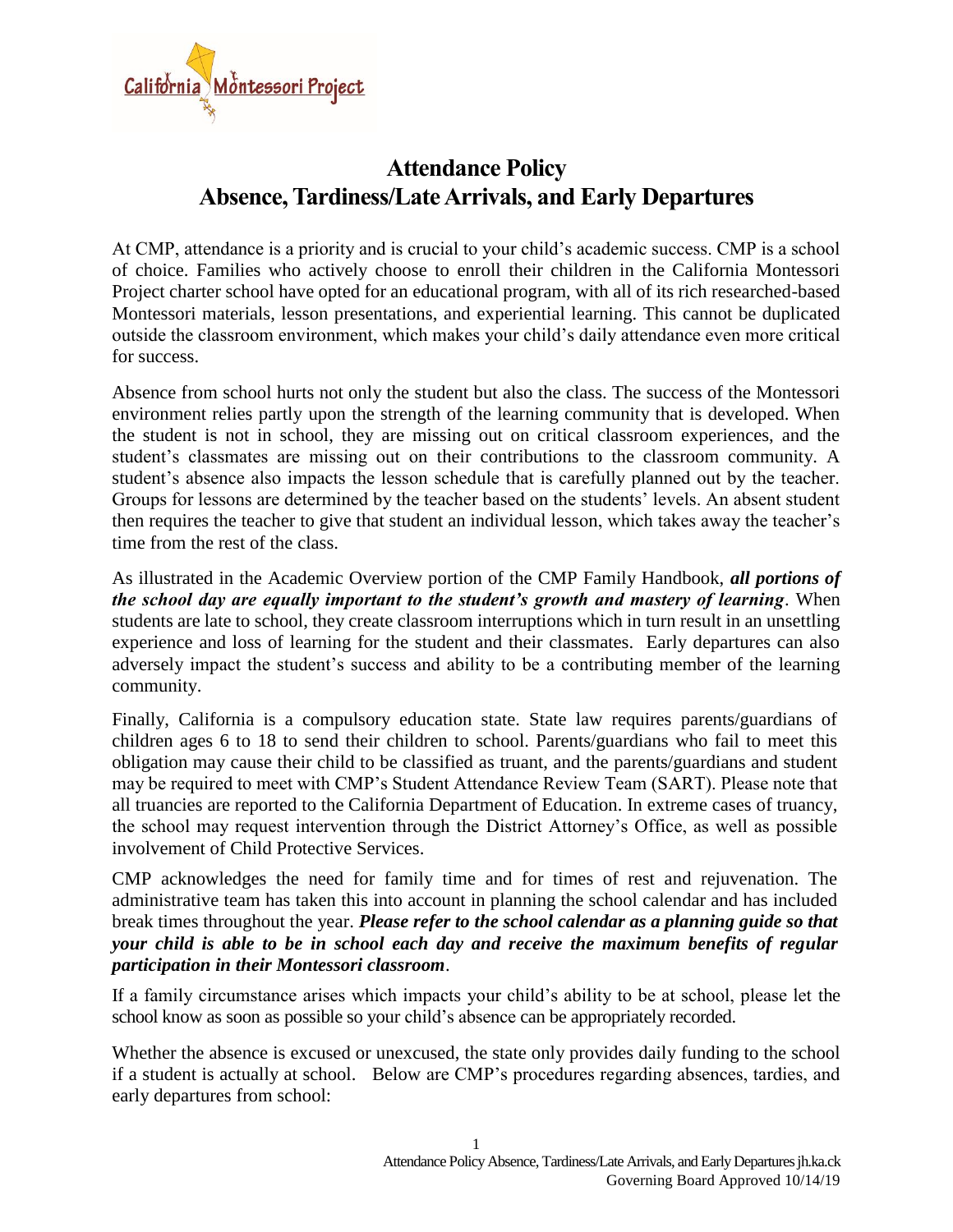

- All absences and late arrivals must be reported by a parent/guardian prior to the start of the instructional day. Methods of communication include, but are not limited to: phone call, email, written note, or in-person. The communication should include the following:
	- o Notification date
	- o Student's full name
	- o Teacher's name and grade
	- o Date(s) of absence/tardy
	- o Reason for absence/tardy
	- o Name, relationship of the person notifying the school and signature if sending a written note
- When arriving late, the parent/guardian is expected to sign in through the school office and obtain a tardy slip to admit the child to class. This practice supports student safety.
- When departing early, the parent/guardian must come to the office to sign their child out. To limit classroom disruption, once a child has been signed out, an office staff member will send for the student to come to the office.

Please note that CMP maintains a closed campus. Students *must* be signed in and out by a parent/guardian or by a responsible adult who has been pre-designated by the student's parent/guardian. CMP cannot allow children the liberty to leave campus during the instructional day without a properly designated adult.

# **Absences Allowed by Education Code Law (Ed. Code § 46010, 48205)**

Under California law, excused absences are only designated for:

- Pupil illness
- Quarantine under the direction of county or city health officer
- Medical, dental, or chiropractic services rendered
- Attending the funeral service of a member of the pupil's immediate family, so long as the absence is not more than one day if the service is conducted in California, and not more than three days if the service is conducted outside of California.
- Other justifiable reasons, such as, an appearance in court, observance of a holiday or ceremony of the pupil's religion, attendance at religious retreats (shall not exceed four hours per semester), attendance at an educational conference on the legislative or judicial process offered by a nonprofit organization when the pupil's absence is requested in writing by the parent/guardian and approved by the principal or designee.
- The purpose of spending time with a member of the pupil's immediate family, who is an active duty member of the uniformed services as defined in section 49701, and has been called to duty, is on leave from, or has immediately returned from, deployment to a combat zone or combat support position. Absences granted to this paragraph shall be granted for a period of time to be determined at the discretion of the superintendent or designee.
- The purpose of attending the pupil's naturalization ceremony to become a United States citizen.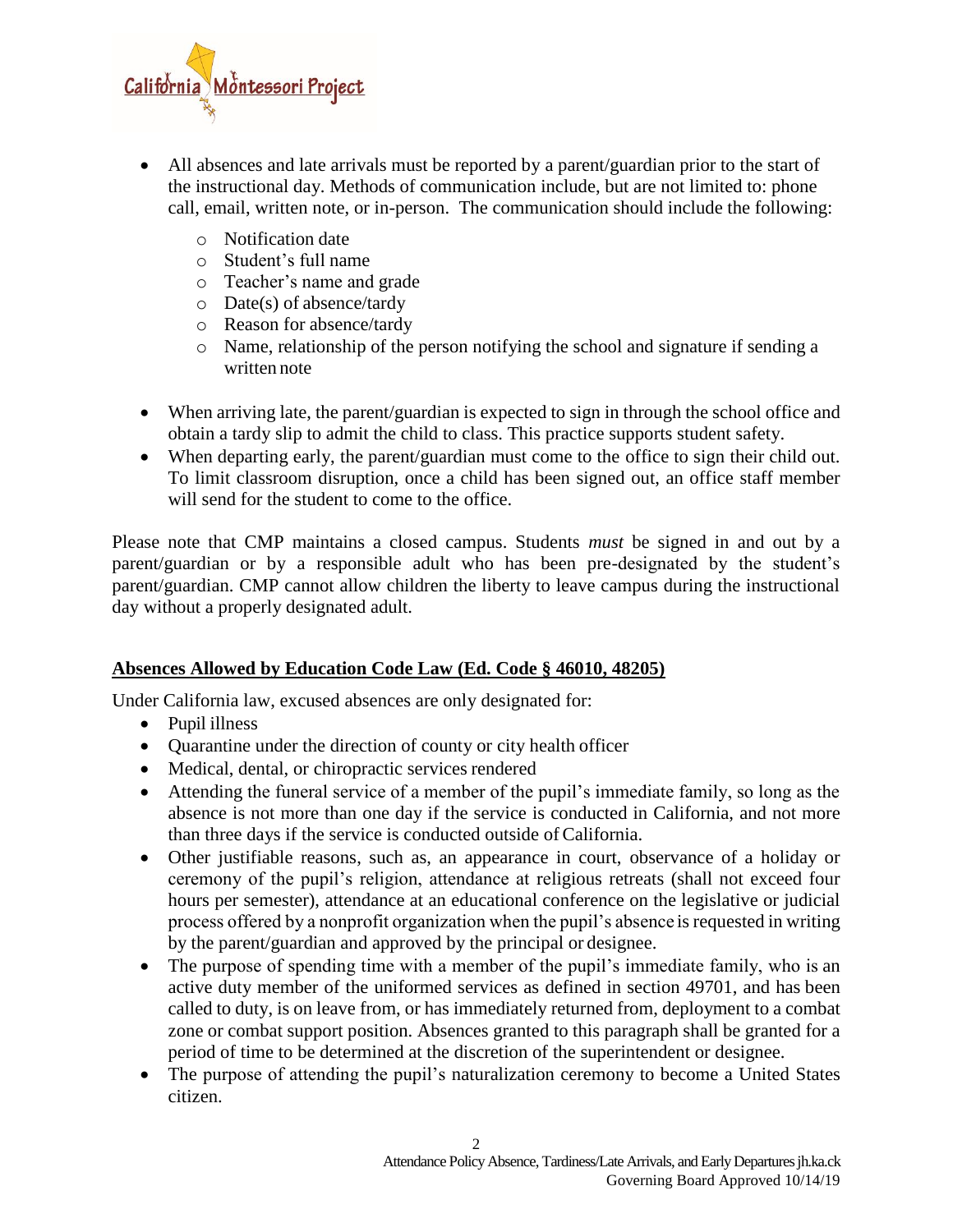

Excused tardies are only designated for illness and/or medical/dental appointments that cannot be scheduled outside of school hours. To be an excused tardy, a note from the doctor/dentist is required recording the date and time of the appointment.

# *All other absences or late arrivals are classified as unexcused, even if the parent notifies the school.*

Whenever possible, parents are encouraged to schedule medical/dental appointments and family business during intersession periods, school holidays, and other non-instructional times. In the event an absence from school cannot be avoided, the best course of action is to stay in close communication with your child's teachers to provide an opportunity for the child to make up any missed assignments.

## **Illness**

A child is too ill to attend school if he or she has a contagious condition, a temperature of over 100 degrees, symptoms of vomiting or diarrhea, or written orders from a doctor to stay at home. If a student is ill 3 days or more, the school will require a note from a physician documenting the child's illness and indicating the child is released to return to school. Illness of *other* family members does not result in an excused absence for the student.

#### **Chronic Illness**

Illness which reoccurs on a frequent basis will require a doctor's certification.

If your child has a diagnosed chronic illness, you must provide a physician's authorization in order for these recurrent absences to be excused. Such authorization requires the treating physician to verify the diagnosis and list symptoms that would require the child to stay home from school but not necessitate an office visit. With this authorization, the parent may send a note when the child returns to school listing one or more of the symptoms identified by the physician's report. These absences will be considered verified. Please contact a campus administrator or attendance clerk for additional assistance.

#### **Missed Assignments and Tests**

A student who is absent from class or scheduled instructional activities may request to complete missed assignments or tests that can be reasonably provided. The student will not have their grade reduced or lose academic credit if the assignments or tests are satisfactorily completed within a reasonable period of time. In some cases, the teacher shall determine a reasonable equivalency in the tests and assignments provided, but not necessarily identical to, the tests and assignments that the student missed during the absence.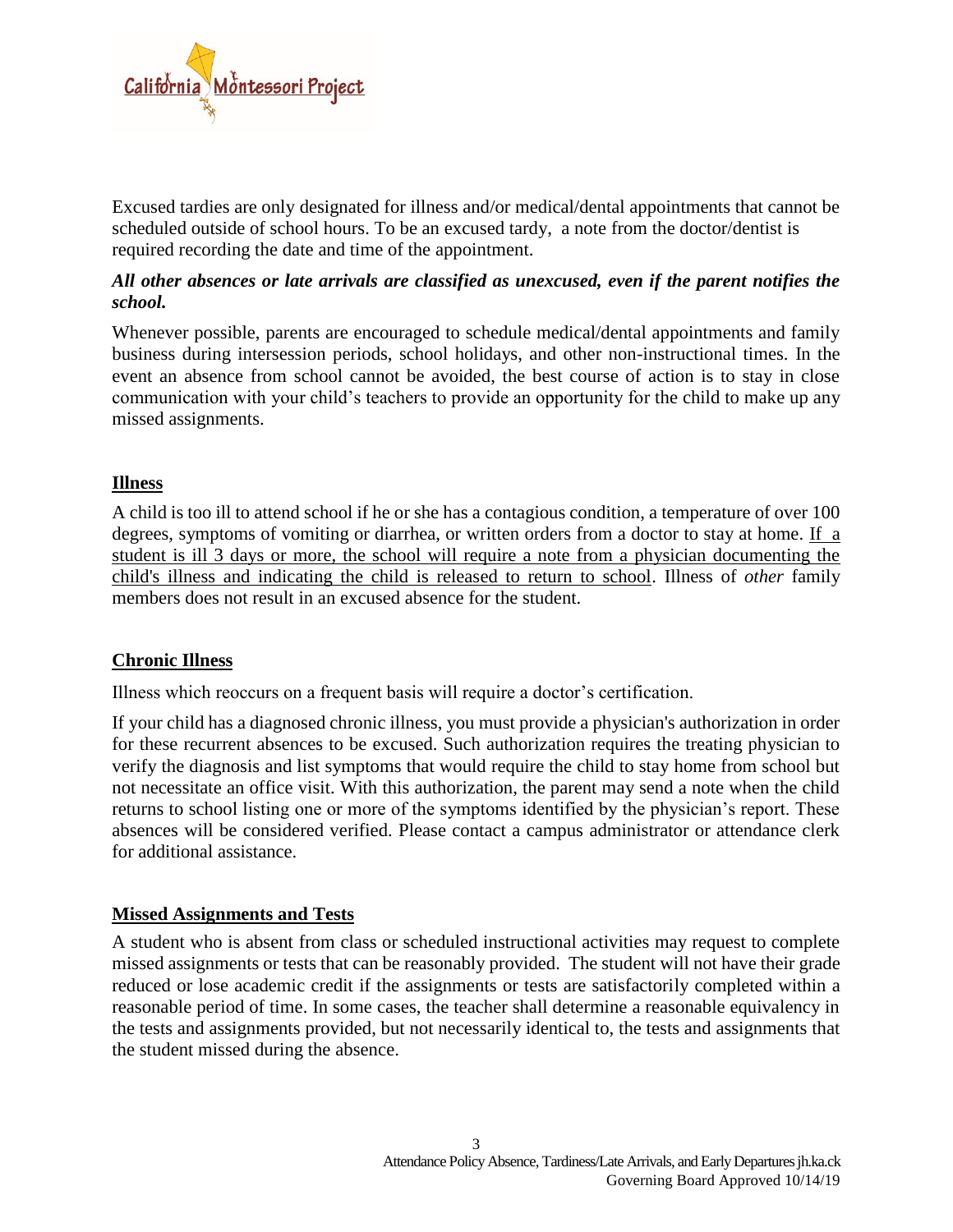

## **Excessive Absence/Truancy Notification**

While CMP maintains high expectations for student attendance, we also recognize that students may miss a few days/hours during the school year due to illness or family emergencies. For this reason, CMP has established guidelines for satisfactory student attendance. In the event that students fall short of these guidelines, written attendance letters will be sent to the student's parent/guardian.

These letters are to reinforce the parent/guardian's awareness of potential attendance problems and represent the first steps in the attendance review process. Subsequent portions of this process may include mandatory parent/teacher/administrator conferences, development of an attendance action plan, and attendance agreements. If these remedies remain unsuccessful, the parent/guardian may be scheduled to meet with CMP's Superintendent or designee and/or appear before the school's Student Attendance Review Team (SART), consisting of the superintendent or designee, a CMP principal, and a credentialed teacher. A law enforcement representative may be included at the discretion of the superintendent.

## **Attendance guidelines have been established as follows:**

# **Unexcused Absences:**

- If a student incurs three unexcused absences, the parent/guardian will receive a letter documenting the child's attendance. An appointment with the child's teacher will be requested to identify the cause of such absences and to discuss how the school can work with the family to support the child's success in school, including regular attendance. California classifies three unexcused absences astruant.
- Upon incurring the fifth unexcused absence, the parent/guardian will receive a second letter documenting the child's attendance and will request an appointment with the child's administrator to discuss the child's continued absence and develop an attendance action plan for the student.
- Upon incurring the  $7<sup>th</sup>$  unexcused absence, the parent/guardian will receive a third letter documenting the child's attendance. Upon recommendation of the principal, CMP's Superintendent or designee will become involved in the review of student attendance, which may include a meeting with the student's parents/guardians.

#### **Total Absences (excused or unexcused):**

- Once a student incurs 10 total absences, an initial letter will be sent to parents/guardians alerting them to their child's attendance record. The letter will request the parents/guardians contact the campus administrator to discuss the reason for these absences and to develop a plan for attendance improvement.
- After incurring 15 total absences, a second letter will be sent to parents/guardians requiring a meeting with an administrator. A plan will be established to improve the student's attendance, and any subsequent absences for illness will require a doctor's verification.
- After incurring 18 total absences, a third letter will be sent to parents/guardians notifying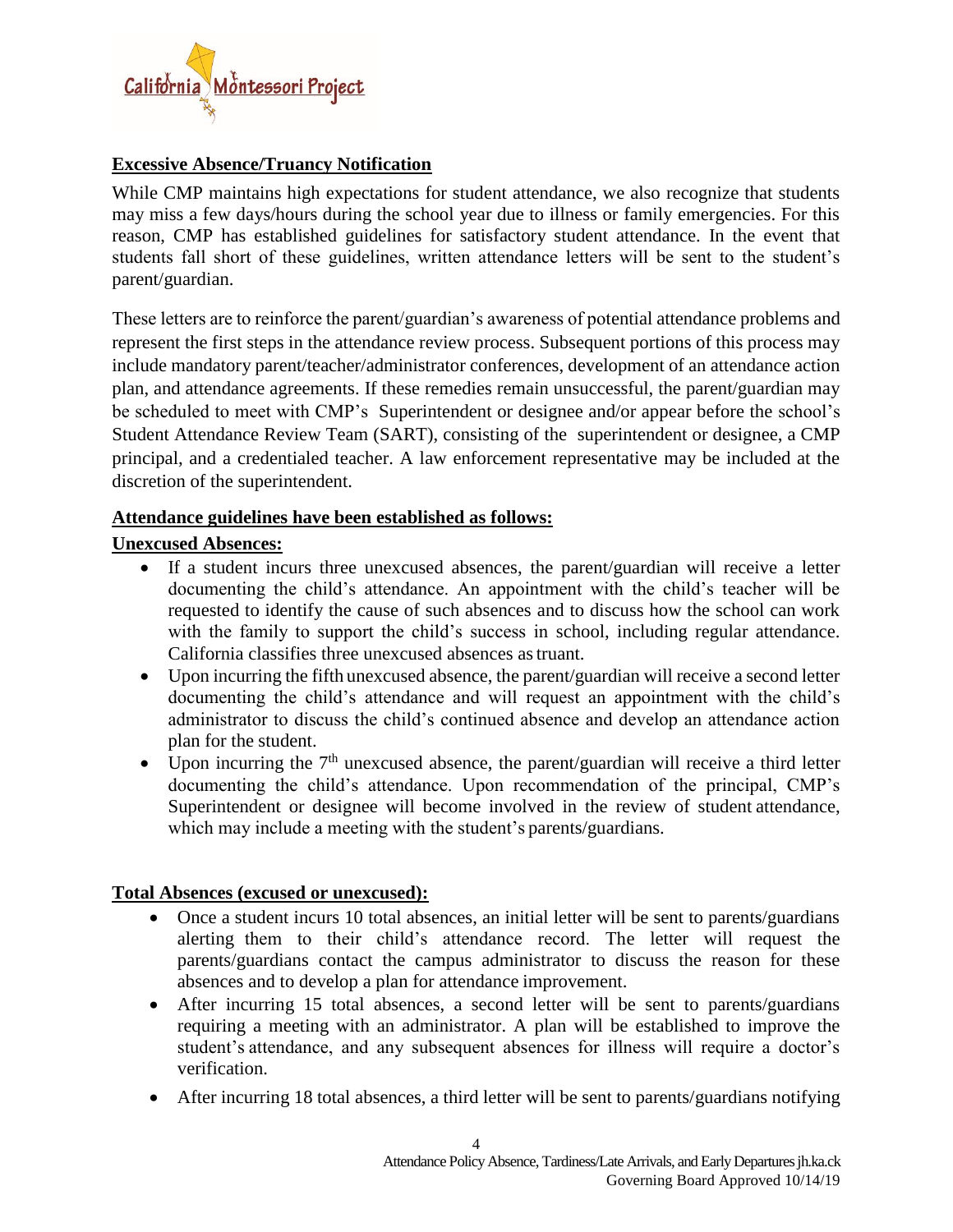

them of their student's status as a chronic absentee, which is defined by the state as missing 10% or more of the days they were enrolled during the school year.

The principal can, at any time, request consultation and intervention by the superintendent or designee for habitual absence or truancy issues.

The superintendent or designee has jurisdiction to refer subsequent attendance issues to CMP's Student Attendance Review Team (SART) as described under "Students Classified as Truant".

## **Excessive Late Arrivals or Early Departures**

As indicated throughout this section, attendance is an issue CMP takes very seriously. Students who are regularly arriving late to school or leaving early are also at risk of poor academic performance. For students who are habitually missing a portion of the instructional day, notification letters will be sent following the thresholds outlined below:

- Students incurring 6 tardies will receive a letter requesting a meeting with the child's teacher.
- Students incurring 9 tardies will receive a letter requesting a meeting with the school's administrator.
- $\bullet$  Students incurring the 12<sup>th</sup> tardy will generate the need for a review of parents' attempts to implement the attendance action plan as outlined by parents, teacher and principal. Upon recommendation of the principal, CMP's Superintendent or designee will become involved in the review of student attendance, which may include a meeting with the student's parents/guardians.
- Subsequent attendance issues may be referred to CMP's Student Attendance ReviewTeam.

When a student leaves early, the student is missing out on learning experiences which adversely impact the student's success and their ability to be a contributing member of the learning community.

Accordingly, if a student develops patterns of early departure, parents may be required to meet with one or all of the following: teacher, principal, CMP Superintendent and/or SART to develop an attendance action plan.

Again, our goal is to have your child in school for each full day of instruction.

#### **Students Classified as Truant**

In accordance with California Education Code Section 48260 (a) "Any pupil subject to compulsory full-time education or to compulsory continuation education who is absent from school without valid excuse three full days in one school year, or tardy or absent for more than any 30-minute period during the school day without a valid excuse on three occasions in one school year, or any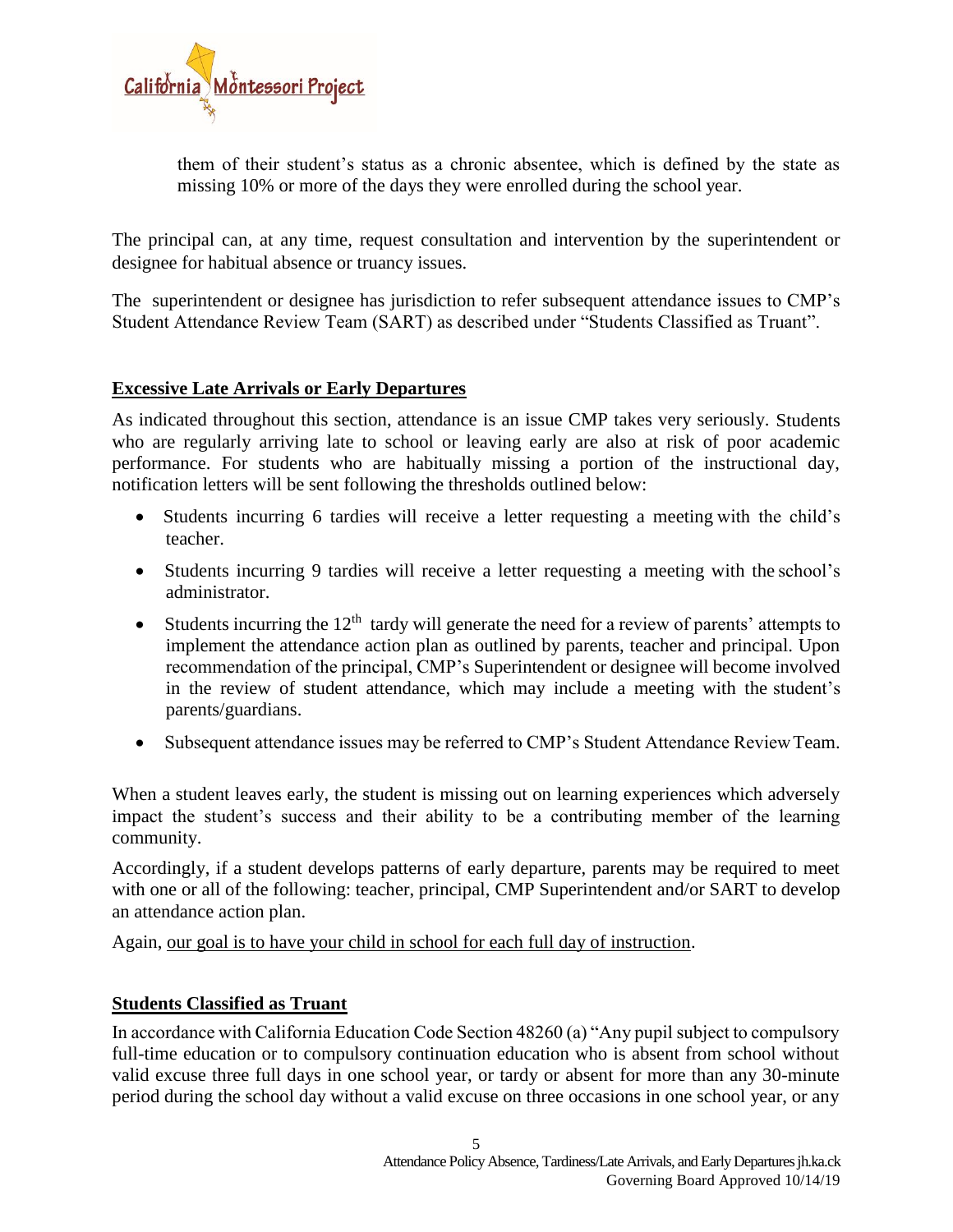

combination thereof, is truant and shall be reported to the attendance supervisor or to the superintendent of the student's school district of residency."

Schools are required to report truancies to the California Department of Education, and CMP will inform parents/guardians of student truancies via attendance letters. Students who are habitually absent may be given a formal warning and referred to the Student Attendance Review Team, as described below.

## **Student Attendance Review Team**

CMP has implemented a Student Attendance Review Team (SART) process to address attendance issues. This team is designed to meet with parents/guardians of students who have exceeded the allowable amount of tardies, absences, and early departures. The purpose of the meeting is to discuss the student's attendance record and develop a plan for the student's regular participation in school. The team shall include an administrator and a teacher from a different CMP campus than the student attends. All SART teams shall be chaired by CMP's Superintendent or designee.

#### **Procedures for Excessive Absences**

## **STEP 1: Formal Written Notice**

When a student's attendance exceeds seven (7) unexcused or fifteen (15) total absences, the parent/guardian will receive a Formal Written Notice alerting them to their student's attendance record and follow-up requirements.

These requirements include, but are not limited to:

- A meeting with the campus principal and/or CMP Superintendent or designee to review the student's attendance record and discuss next steps (e.g. SART referral). Note: The superintendent or designee will make the final determination of the appropriateness of a SART meeting.
- Develop/amend the Attendance Agreement as initiated during the attendance intervention process.

#### **STEP 2: Formal Written Notice – SART Meeting**

(Parent/Guardian and student attendance required)

When a student's attendance continues to decline or meets the criteria as defined in the Attendance Agreement, the parents/guardians will be sent a formal notice to attend a mandatory Student Attendance Review Team (SART) meeting.

Parents/Guardians and the student (as appropriate) will be required to attend the SART meeting during which time the SART will consider whether it is in the best interest for the student to remain enrolled in California Montessori Project. This meeting shall be held as soon as possible. The parents/guardians may request one postponement, for good cause, not to exceed five (5) school days from the date of the original SART meeting.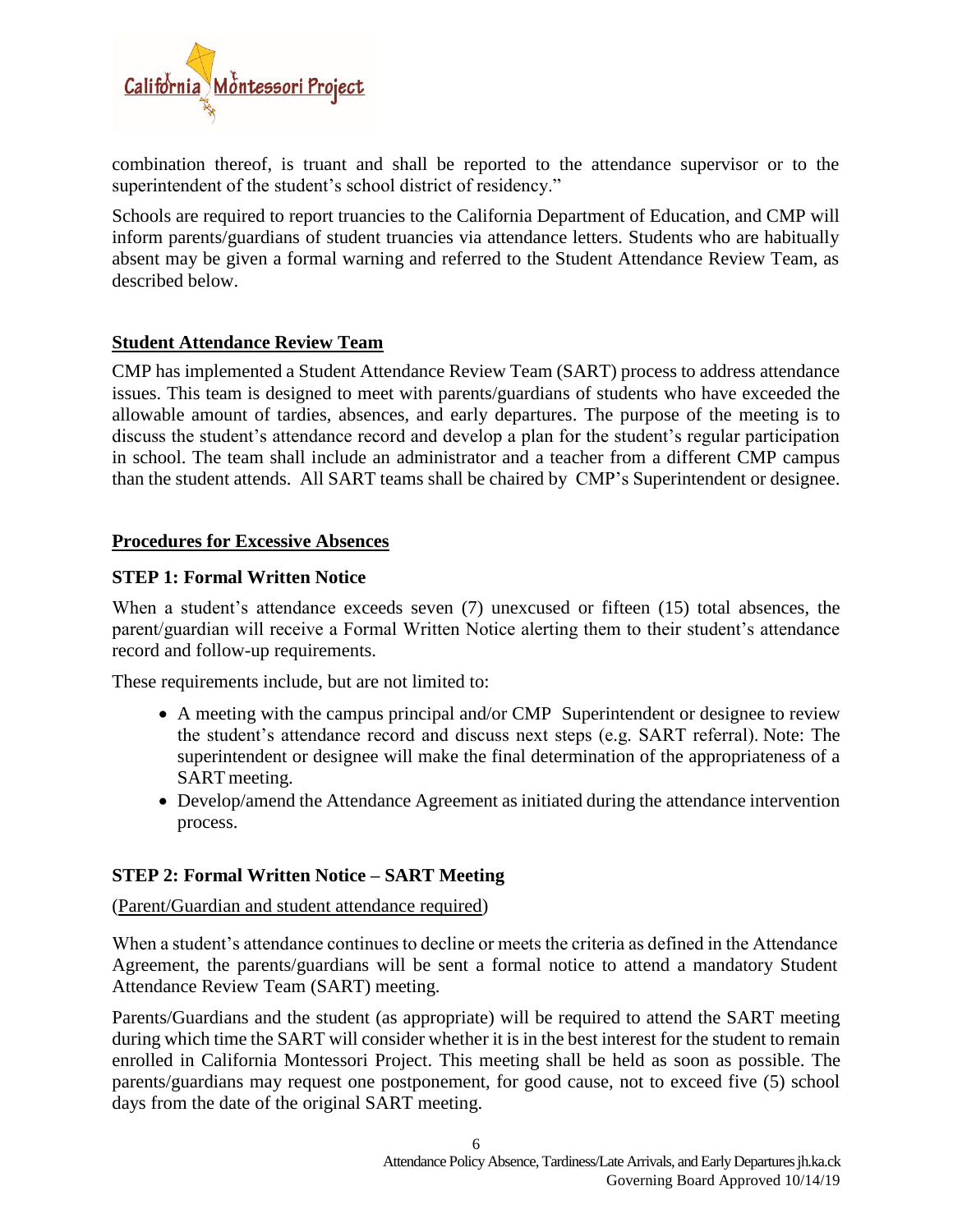

At the SART meeting, the parents/guardians and student shall be informed of the reason for the conference and presented with the evidence of the student's violations of this policy. If the parents/guardians do not attend the SART meeting, the SART will review the relevant information and make a determination in their absence.

The parents/guardians shall be given the opportunity to present information and/or witnesses to the SART orally and/or in writing during the meeting. The SART shall consider any and all information presented by the parents/guardians and student when determining whether to recommend that the student be placed on an attendance contract and subject to disenrollment upon further violation of this policy. Additional factors to be considered include, but are not limited to, the following:

- student's progress in the curriculum
- disruption to other students
- teacher observation/feedback
- student's grades at the time of the evaluation
- standardized testing data

The SART's decision shall be provided in writing to the parents/guardians within three (3) school days following the meeting.

The SART may:

- Place the student on probation and require that an attendance contract be signed by both the parents/guardians and the student acknowledging that any further unexcused absences or tardies shall be cause for another hearing in front of the SART which may result in disenrollment from CMP
- Place the student on attendance probation to be evaluated again at a later time if the student's truancy patterns continue
- Use other alternatives to improve attendance
- Dis-enroll the student from CMP
- Refer parents/guardians and student to the District Attorney

#### **Appeal of Disenrollment**

If a student is dis-enrolled from CMP by the SART, the parents/guardians and student may appeal the SART decision to the CMP Governing Board.

The superintendent or designee shall schedule the appeal to be heard within thirty (30 school days). The superintendent or designee shall send out written notice of the date, time and location of the meeting to the parents/guardians.

The appeal shall proceed as follows:

• The Governing Board shall review the attendance records and any documents submitted by the parents/guardians. The Governing Board shall also review all records considered

7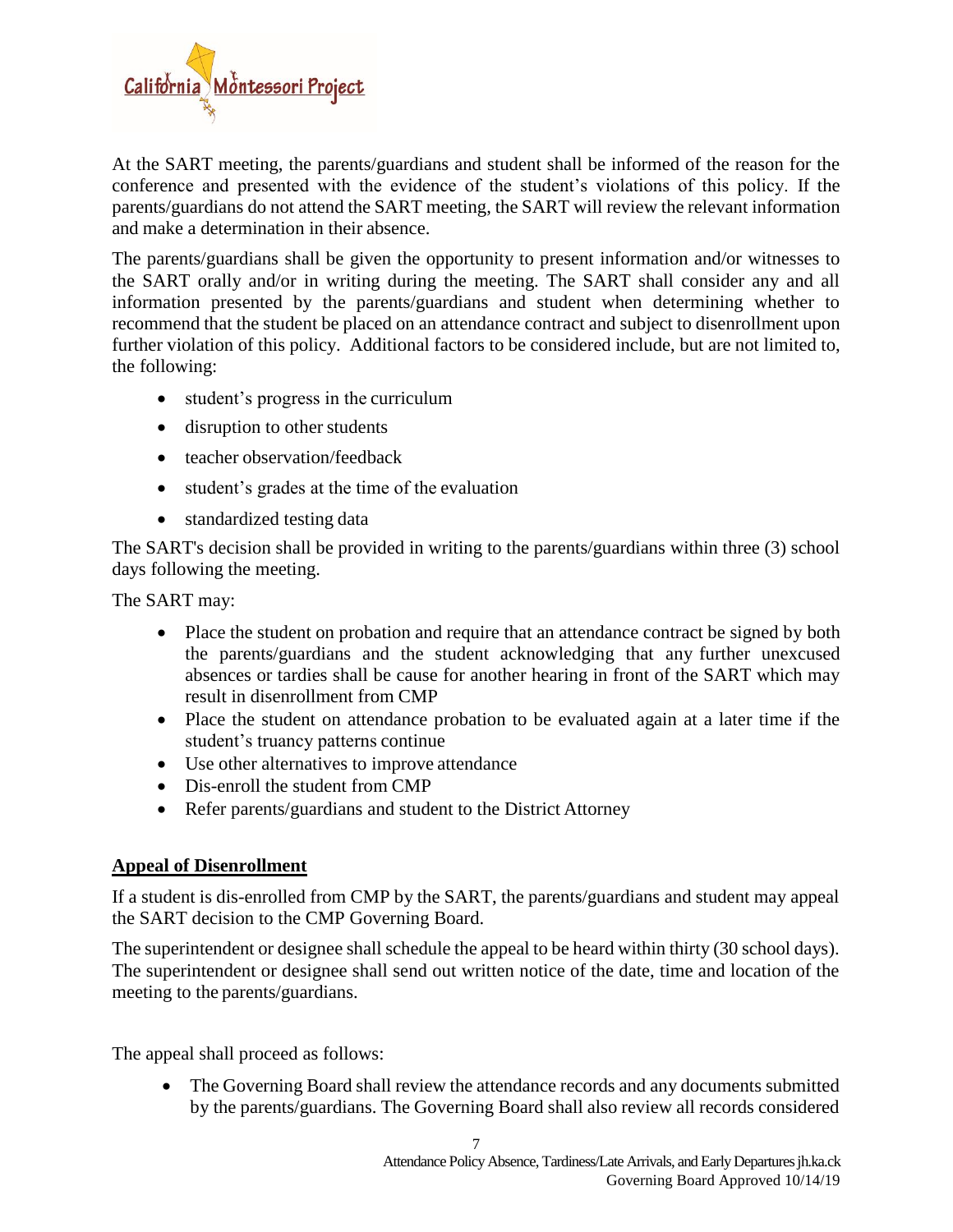

by the SART.

- The parents/guardians and student may address the Governing Board regarding the matter.
- The Principal or SART representative may address the Governing Board regarding the student's attendance.

The final decision with regard to continued enrollment at CMP shall be made within ten (10) school days following the conclusion of the appeal hearing. The parents/guardians shall be informed in writing of the Governing Board's decision. The decision of the Governing Board isfinal.

## **Referral to the District Attorney**

If a student's attendance does not improve after the SART meeting, or if the parents/guardians fail to attend a required SART meeting, the parents/guardians and the student may be referred by CMP to the District Attorney's office for prosecution through the court system. Students 12 years of age and older may be referred to the juvenile court for adjudication.

# **Options for Students Unable to Attend School**

Students who are unable to attend school for an extended period of time due to serious injury or illness may be eligible to receive individualized academic assignments during the period of absence when approved in advance by both principal and/or the superintendent. Please note that attendance credit is not issued, and the sole focus of such assignments is to support the student to stay current on their academic studies. The principal may request verification of students' condition by a physician. Students with mental health conditions must present verification from a physician *and* a treatment plan from their therapist. In such cases of medically related extended absence, the principal and/or the superintendent will meet with the parent(s)/guardian(s) to determine the appropriateness of long-term individualized assignments (5 days or more of foreseeable absence).

Children who are absent due to short-term illness should rest and recuperate so that they may return to school as soon as they are able. When reasonable, parents are encouraged to work with teachers to support the student's completion of missed work within a practical period of time.

Independent Study is not an option for replacing a student's attendance and participation at school. CMP has determined that a packet of measurable work does not adequately replicate the Montessori classroom experience. Instead, the administration and teaching staff wish to emphasize to our students and parents the importance of being at school every day.

While families are asked to arrange for vacations and non-medical absences during school intersessions, holidays, and other non-instructional periods, if you know your child *must* be absent, please contact the teacher and principal in advance for assistance in obtaining make-up schoolwork for your child.

If your child is regularly unable to attend school or participate in scheduled classroom activities for reasons that are not health related, a conference should be scheduled between parent and principal to determine if CMP is the most appropriate academic placement for your child.